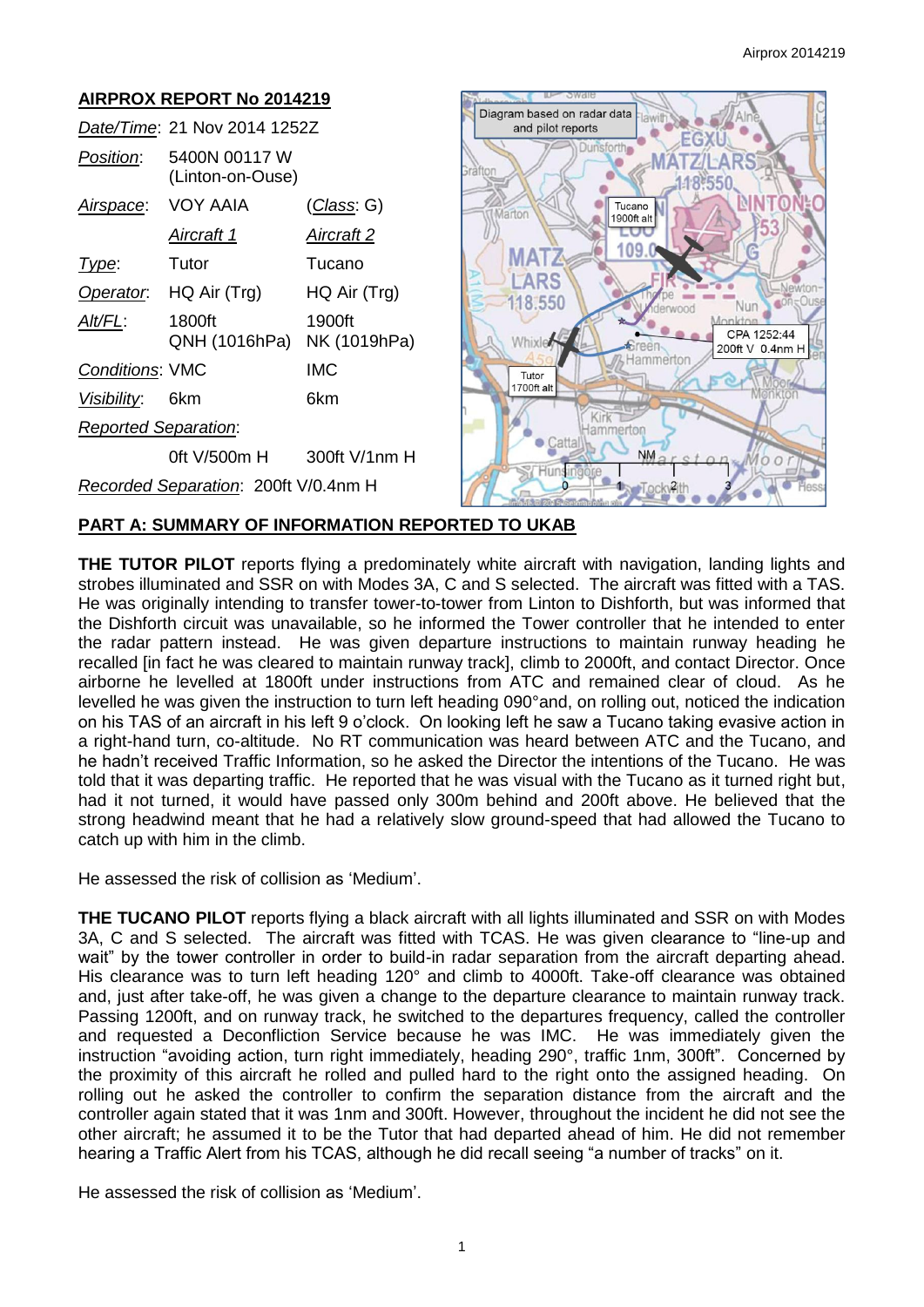**THE LINTON GROUND CONTROLLER** reports taking over the Ground position at 1230, having previously been the Tower controller for the morning. It was busy with a constant stream of taxiing aircraft. All Tucano departures were IFR and required pre-noting to Departures, in addition there were two Tutors who were departing straight into the radar pattern. It was obvious that the radar positions were going to get very busy. Shortly afterwards, the Airprox Tutor taxied to transit VFR to Dishforth; however, on speaking to Dishforth Tower, he was informed that the circuit was not available as there was a rotary aircraft using it for 40 minutes. The Tutor then elected to join the radar pattern and was pre-noted to Director accordingly. Although the flight log and board didn't get amended, the aircraft's pin was placed in the IFR tray.

He assessed the risk of collision as 'Low'.

**THE LINTON DIRECTOR** reports controlling a busy radar pattern to RW21RH with 4 aircraft on frequency. When identifying the Tutor on departure he noticed that he was indicating right of the climbout track and so he instructed him to turn left heading 090° on passing 1400ft in order to sequence the pattern. He then focussed his attention on other aircraft in the pattern as the Tutor ahead was unable to maintain VMC at the pattern height of 2000ft. The Airprox Tutor pilot then asked the intentions of the aircraft that had just passed close to him and, at that point, the controller noticed a Departures' SSR squawk to the north of the Tutor, after assessing the relative positions of the two aircraft he decided that no action was required because the conflicting track was now northwest and above, so he informed the pilot that it was departing traffic.

He perceived the severity of the incident as 'High'.

**THE LINTON DEPARTURES CONTROLLER** reports having a steady stream of VFR and IFR departures, most of whom requested a Deconfliction Service on climbout. The Tutor was on the flight-log as a tower-to-tower Dishforth departure and, although his change of intentions was prenoted to Director, the Departures controller was not aware of it. However, he saw it get airborne with a Director assigned SSR code and so quickly assimilated that it would be turning left into the radar pattern. The Tucano was pre-noted as requiring a left turn onto 120°, and he knew there would be a 2 minute IFR separation (Linton procedures require 2 mins separation for a Tucano following a Tutor on an IFR departure) but, as an extra precaution, he instructed ADC to impose a 'maintain runway heading' restriction on the Tucano. However, the Tutor was drifting west on departure and his late turn into the radar pattern put him into confliction with the Tucano, who was climbing up through his level. On initial contact the Tucano pilot asked for a Deconfliction Service and so, using SSR, the controller quickly identified him and gave deconfliction advice to turn right onto a heading of 290° to prevent a possible collision. He estimated the aircraft were within 300ft and half a mile at their closest point.

He perceived the severity of the incident as 'High'.

**THE LINTON SUPERVISOR** reports that he had just taken over the watch, he assessed the unit's workload as high and the controllers' workload as medium-high. The weather was poor; it appeared worse than the METAR suggested, and at 1244z an aircraft had reported the visual circuit was marginal at 1000ft. There was a low cloud base with poor visibility, and integration between the radar circuit and the visual circuit was challenging. The Supervisor was in the VCR, liaising with the Duty Aircrew Officer about the flying state and its effect on the Director, who was busy working prematurely returning aircraft. He could hear in the background that Ground was dealing with the Tutor who had changed his departure details due to the Dishforth circuit not being available. He heard the Tutor being cleared for departure and the Tucano held on the runway for the standard two minutes separation. As the Tucano was cleared for take-off, the Ground Controller put his hand on the shoulder of the ADC and passed the message from Departures that the Tucano should maintain runway heading. The Supervisor then hurried down to the ACR to see what was happening. He could immediately see that the Director was busy, Approach was holding traffic for him, and he was conducting a non-standard radar pattern because the Tutor in the radar pattern couldn't maintain VMC at normal pattern height and needed a height below the radar vector chart. This was acting as a capacity drain, and so the Supervisor was discussing with the SATCO (who had entered the ACR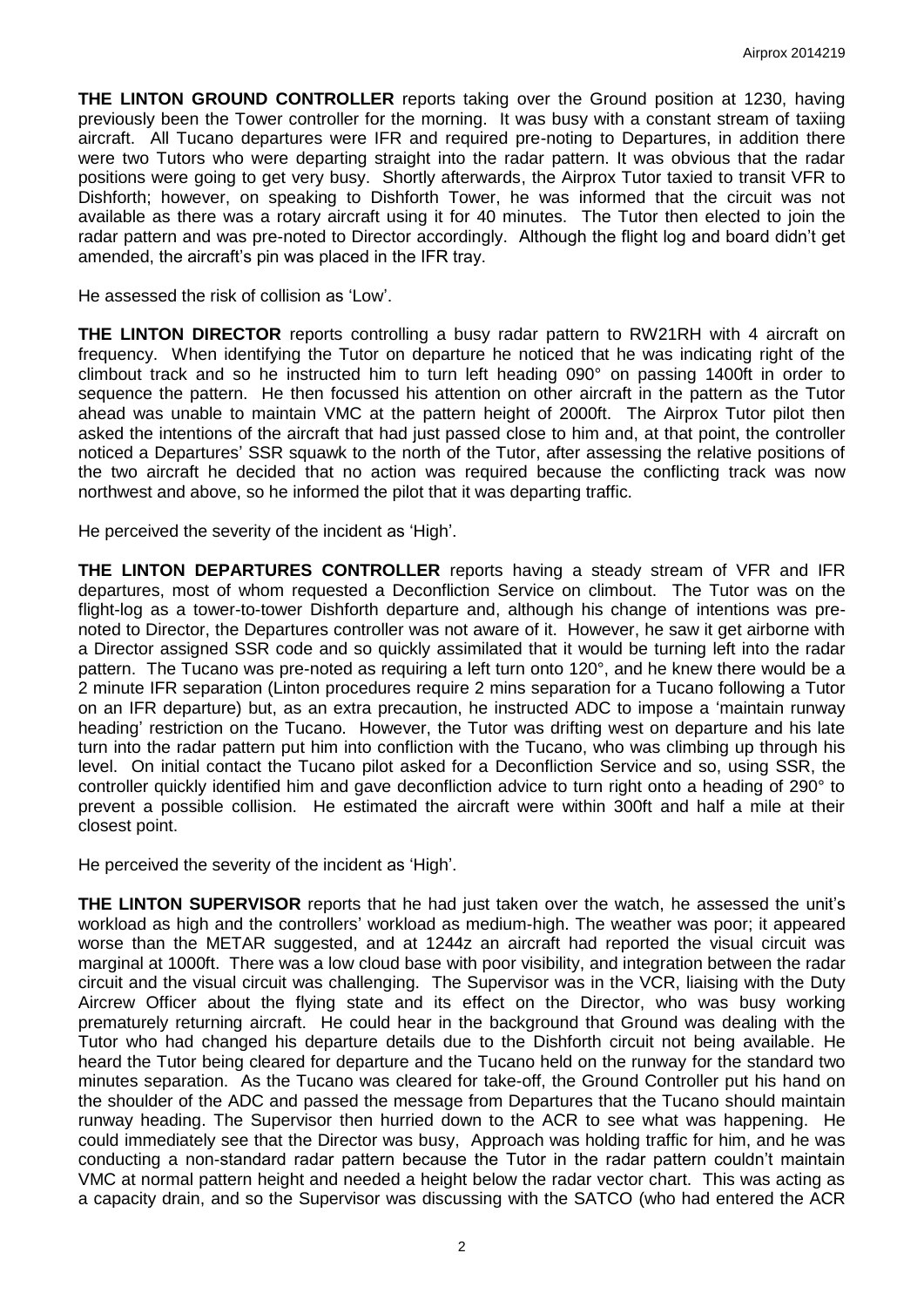on another matter), the merits of enforcing a temporary "no radar training circuit" for a short time. This was deemed unnecessary. The Supervisor could see that the wind had blown the Tutor north of the runway track and the turn the Director had given it to position into the radar pattern took him back through the climb-out lane. He then heard the Departures controller issue avoiding action and deemed that there was no need to intervene as appropriate action had been taken to resolve the confliction.

### **Factual Background**

The weather at Linton on Ouse was reported as:

METAR EGXU 211250Z 13008KT 6000 HZ BKN017 OVC024 08/06 Q1018 WHT NOSIG

#### **Analysis and Investigation**

#### **Military ATM**

The RAF Linton-On-Ouse Flying Order Book (FOB) details Flight Rules and IFR standard separation in para D210, as per below:

*7. Flight Rules.* 

*b.IFR. All IFR departures will be subject to standard IFR separation. In colour codes BLU or WHT a Traffic Service will automatically be provided unless the pilot requests Deconfliction Service on initial contact. Radar vectors under a Traffic Service will only be provided on climbout when the ac has passed 1500ft and is above the RVC. Therefore, all ac on an IFR departure are to maintain Rwy track until passing 1500ft QFE before turning in accordance with ATC instructions or accepting own navigation.* 

*8. Separation Standards. IFR departures will not be released until one of the following occurs:* 

*a A minimum of one minute has elapsed if both ac are of the same type on the same departure track or SID or 2 mins has elapsed for a Tucano ac departing after a Tutor ac.* 

*b. The first ac has reported established on a heading at least 40 divergent from the intended heading of the second ac.* 

*c. The first ac has reported passing a height, altitude or flight level 1000ft above that which can safely (in respect to safety altitudes and other traffic) be applied as a climb-out restriction to the second ac.* 

Portions of the tape transcript from Ground, Tower, Director and Departures are below:

| To              | <b>From</b> | <b>Speech</b>                                                                     | Time     |
|-----------------|-------------|-----------------------------------------------------------------------------------|----------|
| Tutor           | Ground      | [Tutor c/s], there is a rotary in the circuit at Dishforth for the next 40 mikes. | 12:39:48 |
| Ground          | Tutor       | Roger, can I change my departure please? I would like to go straight to radar     | 12:39:55 |
|                 |             | pattern.                                                                          |          |
| Tutor           | Ground      | [Tutor c/s], standby.                                                             | 12:40:02 |
| Director        | Ground      | Ground, [Tutor c/s], now taxi's for the RTC.                                      | 12:40:15 |
| Ground          | Director    | [Tutor c/s], standard, squawk 4503.                                               | 12:40:19 |
| <b>Director</b> | Ground      | 4503, stud 5, standard RTC, Ground.                                               | 12:40:22 |
| Ground          | Tucano      | [Tucano c/s], request left turn, correction right turn heading 120 degrees,       | 12:43:26 |
|                 |             | altitude 4000 feet, [Tucano c/s].                                                 |          |
| Dep             | Ground      | Requesting left turn heading 120, climbing 4000 feet, back to Cranwell.           | 12:44:54 |
| Ground          | Dep         | Left 210 did you say?                                                             | 12:45:02 |
| Dep             | Ground      | Left 120 yeah.                                                                    | 12:45:04 |
| Ground          | Dep         | [Tucano c/s] left turn heading 120 degrees, climb 4000 feet, squawk 4520,         | 12:45:06 |
|                 |             | stud 3.                                                                           |          |
| Tutor           | Tower       | [Tutor c/s] climb on runway track height 2000 feet, squawk 4503, when             | 1245:34  |
|                 |             | airborne Stud 5 for Director.                                                     |          |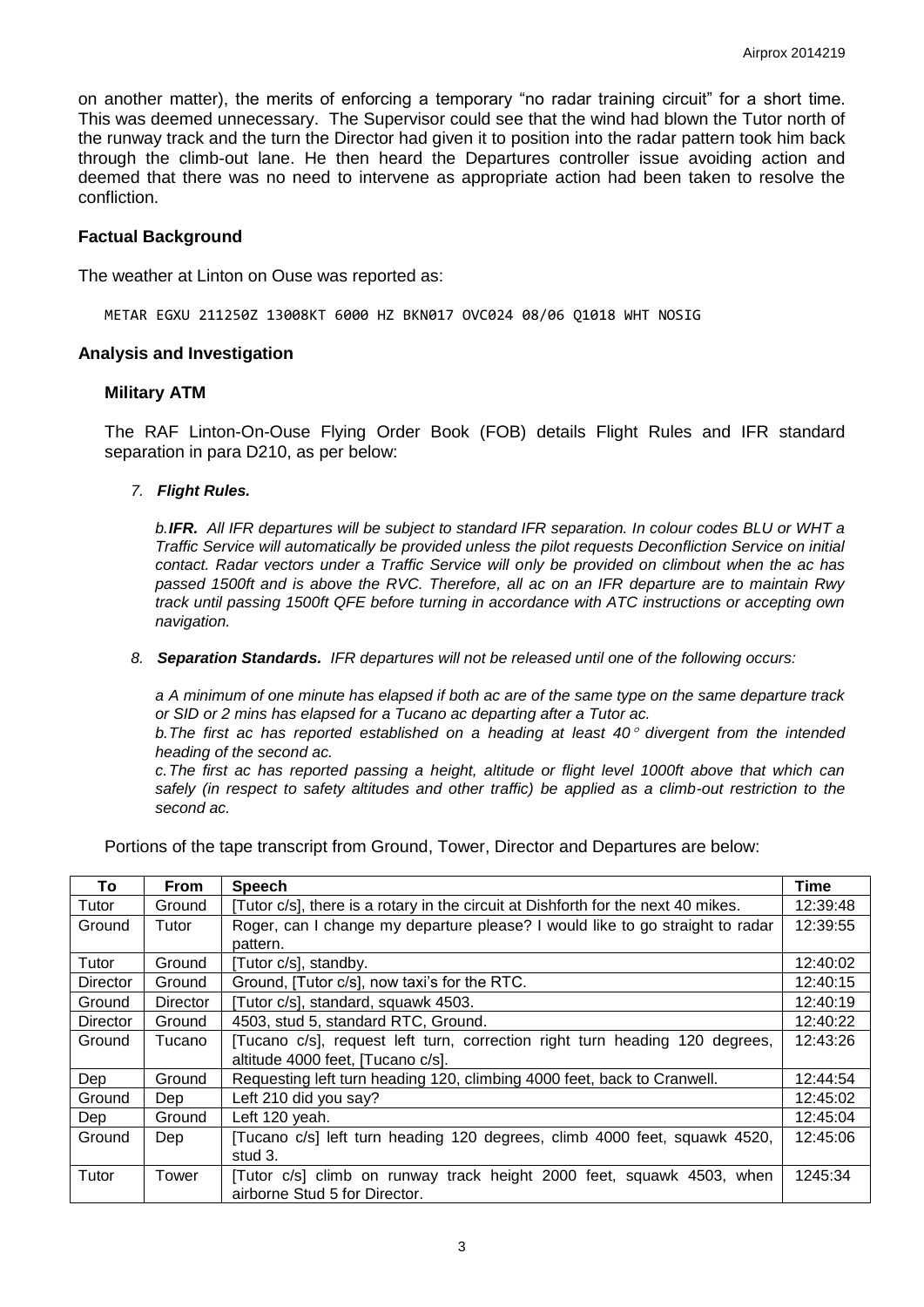| Tutor           | Tower    | [Tutor c/s]                                                                        | 12:48:47 |
|-----------------|----------|------------------------------------------------------------------------------------|----------|
| Tucano          | Tower    | [Tucano c/s] line up and wait, awaiting IFR separation.                            | 12:49:00 |
| Director        | Tutor    | Director, good afternoon, [Tutor c/s], passing 1500, request Traffic Service.      | 12:50:34 |
| Tutor           | Director | [Tutor c/s], Linton Director, good afternoon, identified, Traffic service. Suggest | 12:50:40 |
|                 |          | stop climb 1800 feet to maintain VMC, from 1 ahead, [Tutor c/s].                   |          |
| Director        | Tutor    | That's copied, 1800 stop from 1 ahead, [Tutor c/s].                                | 12:50:49 |
| Tutor           | Director | [Tutor c/s], turn left heading 090 degrees.                                        | 12:51:23 |
| Tucano          | Tower    | [Tucano c/s] cleared for take-off, surface wind 120 8 knots.                       | 12:51:04 |
| Ground          | Dep      | Deps, can Lima [Tucano callsign] maintain runway track.                            | 12:51:18 |
| Dep             | Ground   | [Tucano c/s] maintain runway track, just been given clearance to take-off.         | 12:51:22 |
| Director        | Tutor    | 090, [Tutor c/s].                                                                  | 12:51:26 |
| Tucano          | Tower    | [Tucano c/s], instructions from downstairs, maintain runway track on departure     | 12:51:38 |
|                 |          | please.                                                                            |          |
| Tower           | Tucano   | Maintain runway track on departure, [Tucano c/s].                                  | 12:51:42 |
| Tower           | Tucano   | [Tucano c/s], maintaining runway track, to Departures, 281x82                      | 12:52:00 |
| Tucano          | Dep      | [Tucano c/s], Linton departures, identified, Deconfliction Service. Avoiding       | 12:52:22 |
|                 |          | action, turn right immediately heading 290 degrees. Traffic 12 o'clock, 1 mile,    |          |
|                 |          | crossing right left heading, indicating 300 feet above.                            |          |
| <b>Director</b> | Tutor    | [Tutor c/s], just confirm the intentions of the one in my left, 10 o'clock.        | 12:52:34 |
| Tutor           | Director | [Tutor c/s], standby, it looks like its just departing.                            | 12:52:42 |
| Dep             | Tucano   | Roger and now heading 290. How close did I get to that aircraft? [Tucano c/s].     | 12:52:42 |
| Tucano          | Dep      | [Tucano c/s], probably about 1 mile                                                | 12:52:49 |
| Dep             | Tucano   | That's copied                                                                      | 12:52:51 |
| Tucano          | Dep      | [Tucano c/s], clear of traffic, turn left 180 degrees.                             | 12:52:54 |
| Tutor           | Director | [Tutor c/s], appears to be a departure, he's slightly above you now and            | 12:52:55 |
|                 |          | tracking North West away.                                                          |          |
| Dep             | Tucano   | Left 180 degrees.                                                                  | 12:52:57 |
| Director        | Tutor    | That's copied, [Tutor c/s].                                                        | 12:53:00 |
| Director        | Tutor    | Confirm my heading, 090                                                            | 12:53:12 |
| Tutor           | Director | [Tutor c/s], affirm.                                                               | 12:53:15 |
| Dep             | Tucano   | Confirm I was within 1 mile and 300 feet, [Tucano c/s].                            | 12:53:18 |
| Tucano          | Dep      | [Tucano c/s], about that, yes.                                                     | 12:53:22 |

At 1250:34 (Figure 1), the Tutor called airborne passing 1500ft and was placed under a Traffic Service by Director; the standard RTC profile at Linton was to climb on runway track to 2000ft QFE.



Figure 1: Tutor (squawking 4503) climbed out for a Traffic Service at 1250:35.

The Tucano was cleared for take-off at 1251:04. At 1251:23, the Tutor was instructed to turn left onto 090°. At 1251:38 (Figure 2), the Tucano was informed to remain on runway track.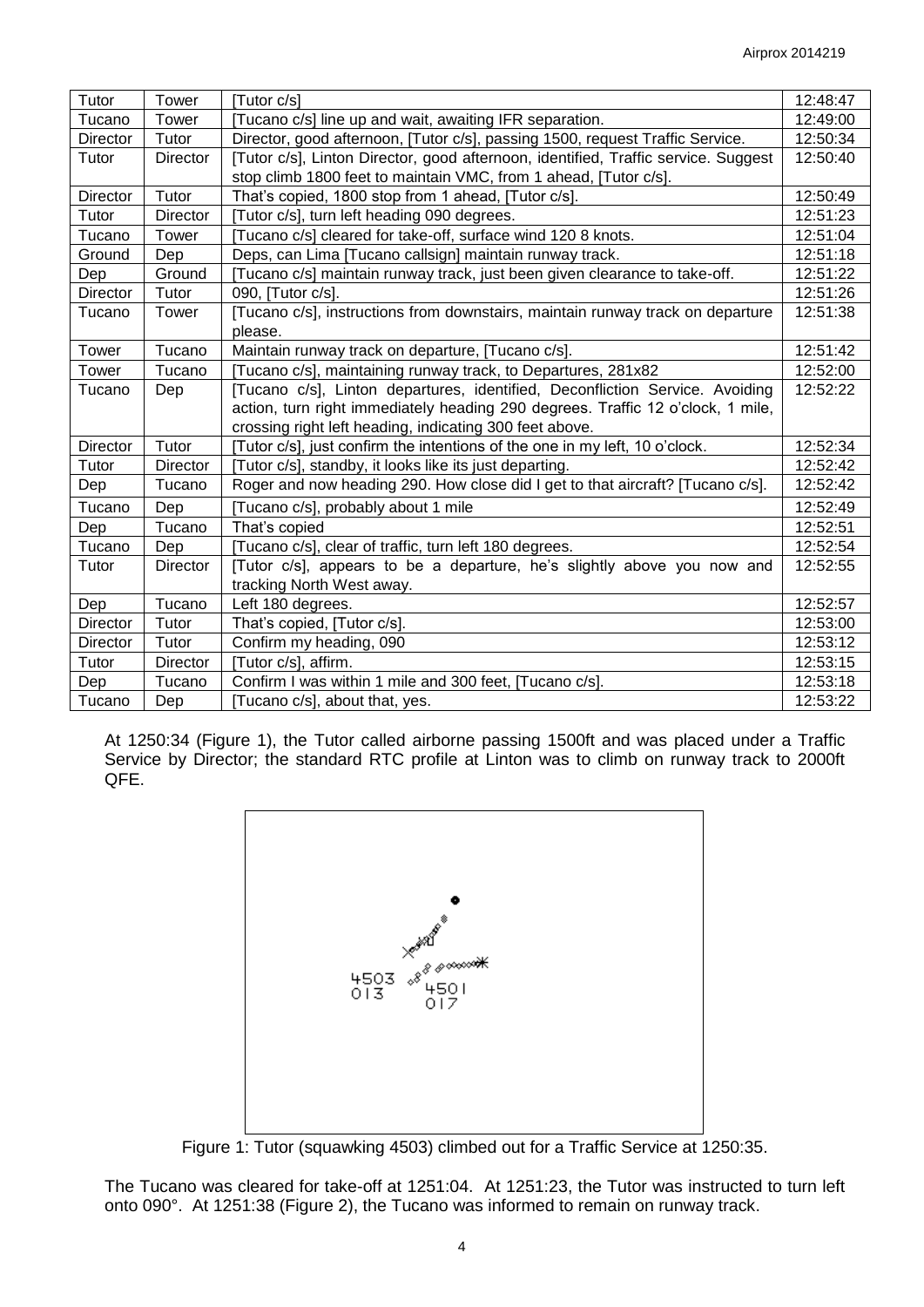

Figure 2: Geometry at 1251:38, Tutor 2.7nms upwind and Tucano airborne instructed to remain on runway track.

At 1252:00 (Figure 3), the Tucano switched to the Departures frequency and the Tutor can be seen in the left hand turn.



Figure 3: Geometry at 1252:00.

At 1252:22 (Figure 4), the Departures controller identified the Tucano pilot, placed him under a Deconfliction Service and provided an immediate avoiding action onto heading 290°. Traffic Information was called as 12 o'clock, 1nm, crossing right to left, 300ft above.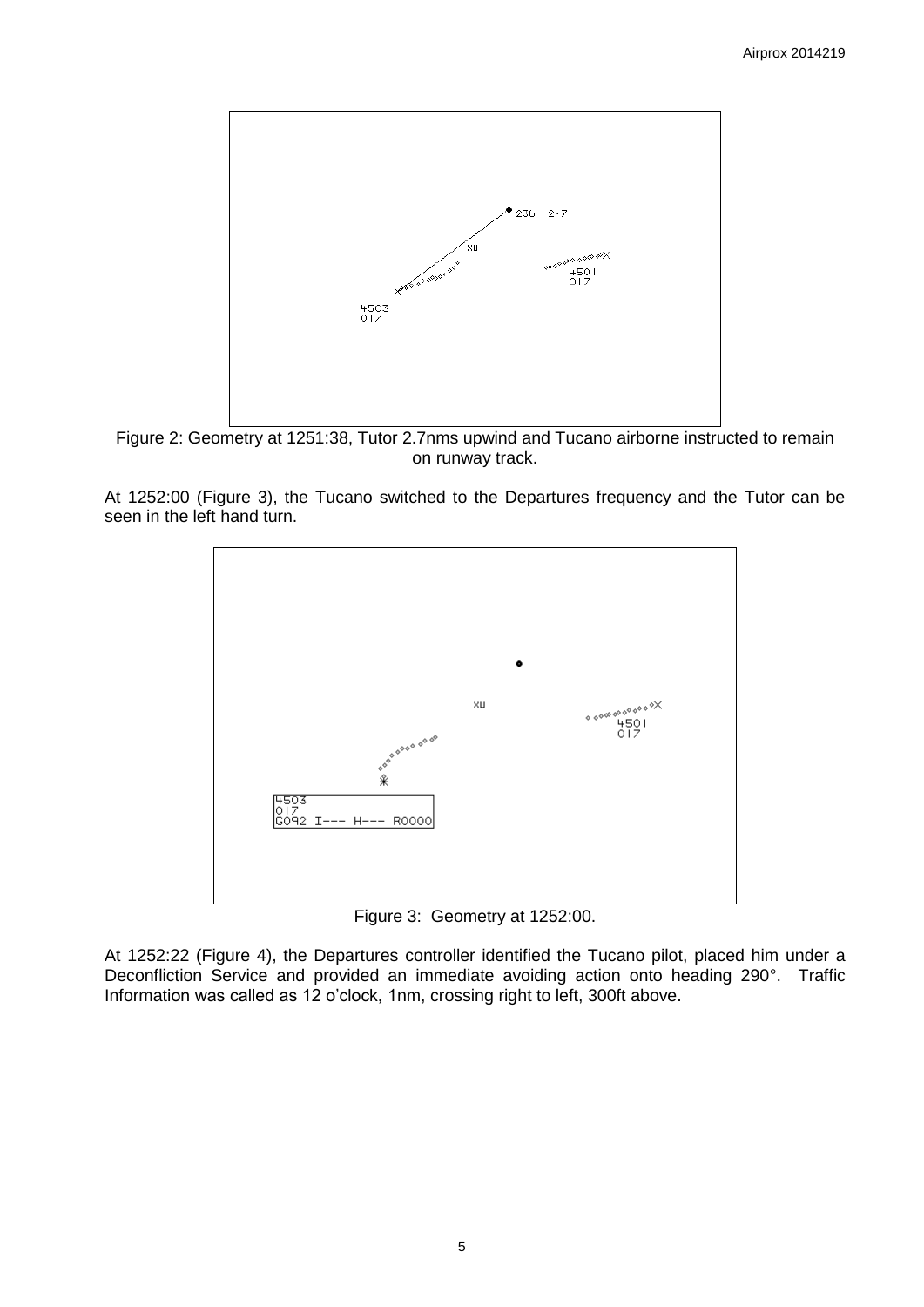

Figure 4: Identification and avoiding action given to Tucano at 1252:22.

At 1252:34 (Figure 5), the Tutor requested the intentions of the aircraft in the 10 o'clock position.



Figure 5: Tutor request for information on Tucano at 1252:34.

The CPA was at 1252:42 (Figure 6), with 0.4nms and 200ft separation.



Figure 6: CPA at 1252:42.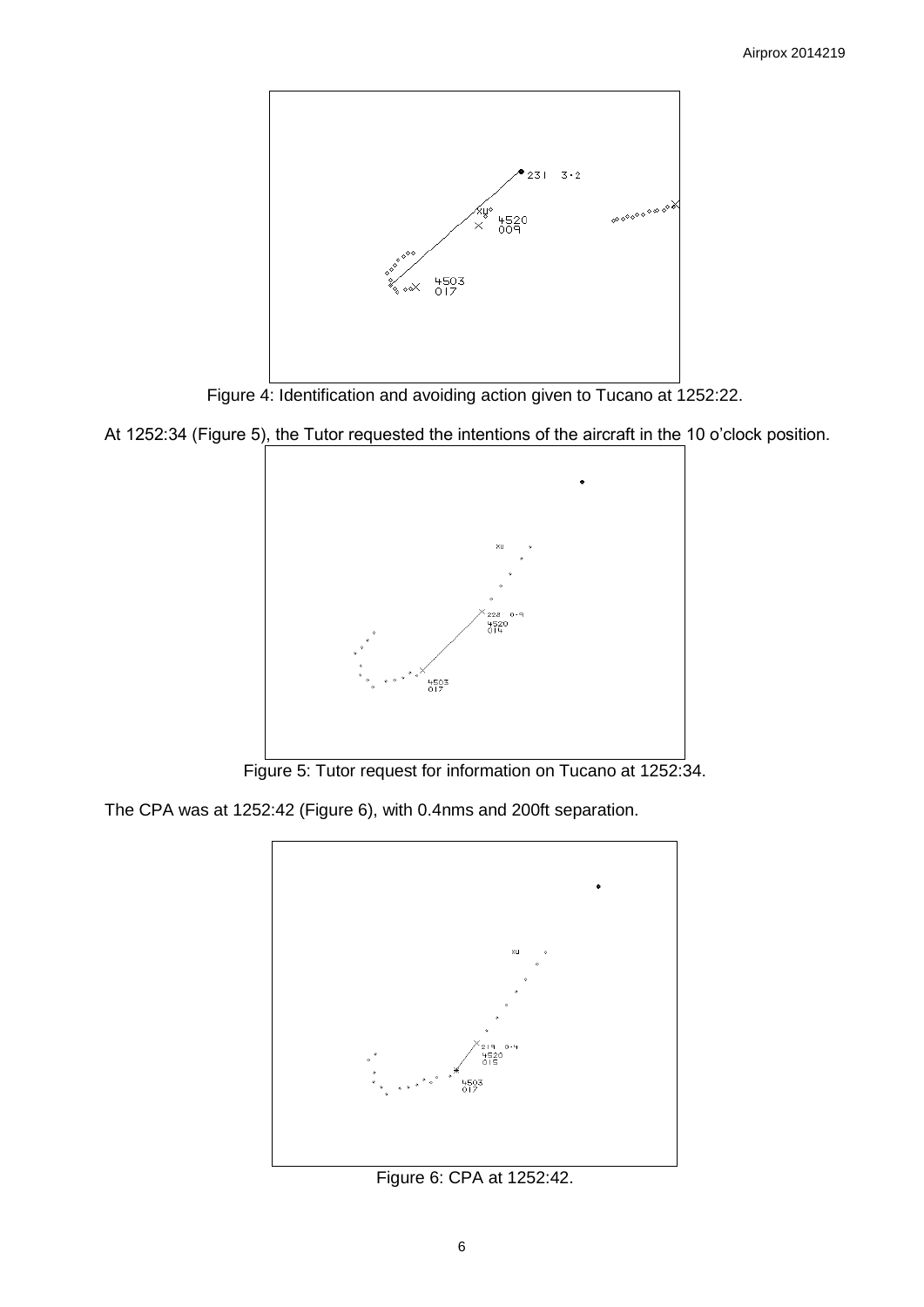At 1252:56 (Figure 7), the effects of the hard Tucano right hand turn are evident, as both tracks are informed they are clear of traffic.



Figure 7: Geometry at 1252:56.

The Ground controller was informed of the Tutor change of intentions and the Director was prenoted. The Tower controller gave a take-off instruction to the Tutor at 1248:33 (re-stated at 1248:47) and to the Tucano at 1251:04. As per the FOB, the Tower controller had separated the aircraft by 2 minutes. The Tutor clearance was for the standard RTC, climbing on runway track to 2000ft QFE. The Tucano was initially placed on a left turn 120°, climbing to 4000ft clearance; this was later amended to remain on runway track at 1251:38, as per Figure 2 with the Tutor 2.7nm upwind.

Director had identified the Tutor, stopped the climb at 1800ft QFE, for weather, and issued a left turn onto 090°. The controller was then in contact with two other aircraft in the RTC to put one aircraft into cockpit checks and to descend another that required to operate below the cloudbase. The next transmission from the Airprox Tutor was to confirm the intentions of the Tucano; there was a delay in replying as the controller assimilated the information and no Traffic Information was issued prior to the Tucano taking the avoiding action and ensuring separation.

Departures had been fairly busy with departure aircraft requesting a Deconfliction Service. Once the Tutor had got airborne, Departures had correctly assimilated that the Tutor would remain in the RTC. Departures knew that there would be at least a 2-minute separation with the Tucano, which should have achieved IFR separation, as per the FOB. As an extra precaution, the controller imposed a climbout on runway track for the Tucano, which also deconflicted against a primary only track showing on radar. It was noticed that the Tutor had drifted west, to the right of the climbout lane, as opposed to a left hand turn. The Departures controller quickly identified the Tucano and gave an avoiding action turn. The Departures controller had reacted to the Tutor getting airborne and drifting west by amending the Tucano departure details; procedurally, Departures and Tower had provided the separation as promulgated in the FOB but this was not enough to assure adequate separation for this incident.

The Tucano pilot was complying with the ATC climbout instructions and following avoiding action, he pulled hard right to ensure separation with the Tutor. The Tucano was never visual with the Tutor, due to being IMC. The Tutor pilot reported receiving instructions to maintain runway heading but the actual instruction was for a 'climb on runway track' at 1245:34. The Tutor pilot levelled at 1800ft and took the left turn heading 090°. TAS had worked well to give a warning and this enabled the pilot to get visual. The track at Figure 2 demonstrates a Tutor drift to the right and that was commented upon in the controller reports. The Tutor pilot commented upon the low ground speed that allowed the Tucano to catch up (ground speeds reported as 140 kts vs 80 kts). By the time the Tutor pilot had turned, it was 3.2nm from the runway, on the evidence of the radar replay, and the relatively tight turn had placed it crossing the climbout path of the Tucano. ATC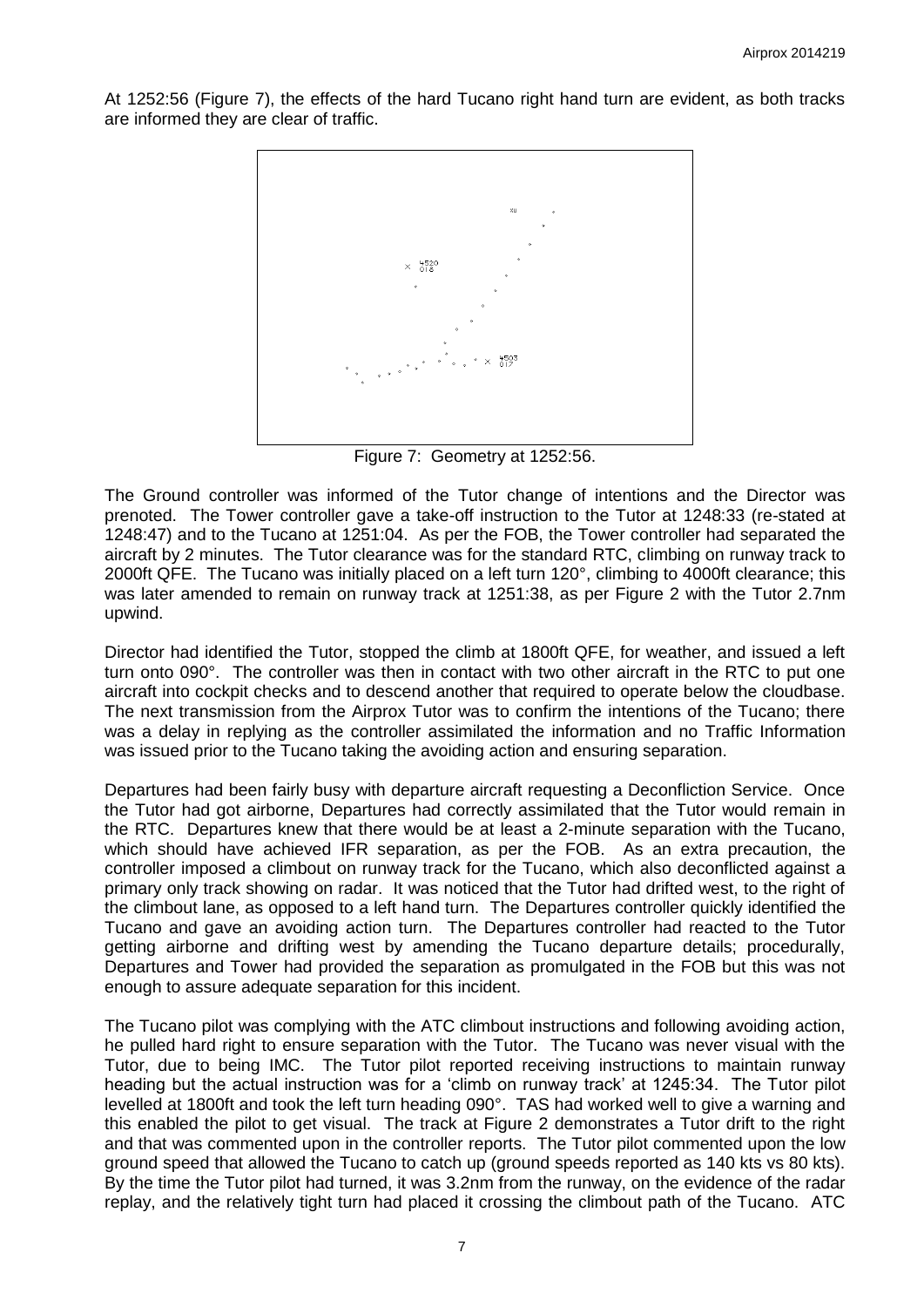would expect runway track to mean adjusting for wind as opposed to flying on runway heading and getting manoeuvred away by the wind.

The normal barriers to an Airprox of this nature would be ATC information and separation, ACAS, 'see-and-avoid' and safe procedures. Lookout was less of a barrier due to the weather limitations; TAS worked well for the Tutor pilot to alert him of the traffic and TCAS appears to have functioned for the Tucano pilot; the pilot could not recall if TCAS had alarmed but tracks were evident on the display. Departures did provide information and an avoiding action turn; Director was momentarily dealing with other traffic and the Tucano would have just painted on radar as the Departures was providing avoiding action. The Tutor pilot questioned the position of the Tucano 12 seconds after it was identified by Departures. The procedure for allowing Tucano movements behind a Tutor was enforced with 2-minutes between clearances for take-off. However, the Tutor drifted slightly right, which placed it in the climbout lane for a longer period than anticipated. When this was spotted by the Departures controller, it was too late to cancel the Tucano take-off but the instruction to maintain runway track was supplied to aid separation. The Tutor turned fairly tight and this meant that, following the drift to the right and speed differences, it came into confliction with the Tucano departing on runway track.

The procedure at Linton has since been amended and the new Flying Order Book entry reads:

*Separation Standards. IFR separation will be achieved by one of the following:* 

*a. The ADC will not permit ac to depart until standard separation is assured if one or both elements are pre-notified as IFR.* 

*b. The first ac has reported established on a heading at least 40° divergent from the intended heading of the second ac.* 

*c. The first ac has reported passing a height, altitude or flight level 1000 ft above that which can safely (in respect to safety altitudes and other traffic) be applied as a climb-out restriction to the second ac.* 

In an attempt to prevent re-occurrence, the unit introduced a procedural change to rectify the issue. The 2-minute time separation has been removed and replaced with procedures to maintain lateral and/or vertical IFR separation.

## **UKAB Secretariat**

Both pilots shared an equal responsibility for collision avoidance and for not flying into such proximity as to create a danger of collision<sup>1</sup>. If the geometry is considered to be head-on then both pilots are required to alter course to the right. $<sup>2</sup>$ </sup>

## **Comments**

 $\overline{\phantom{a}}$ 

## **HQ Air Command**

This incident hinges on the ATC procedures that were in place at the time and the pilots' application of instructions to maintain runway track or runway heading. The reported wind at the time of the incident was 130/08kt – all across the runway from left to right. The Tutor pilot reports being instructed to maintain runway heading though the transcript shows that it was, in fact, to maintain runway track (which was neither read back by the Tutor pilot nor challenged by the Tower controller). With no allowance being made for drift it was inevitable that the Tutor would end up to the north of the climbout lane and then have to cross it to enter the radar pattern. the Linton Flying Order Book entry that stipulates 2 minutes separation between a Tutor departure and a Tucano departure (in that order) under IFR would not take account of drift errors or

<sup>1</sup> Rules of the Air 2007 (as amended), Rule 8 (Avoiding aerial collisions).

 $2$  Ibid., Rule 10 (Approaching head-on).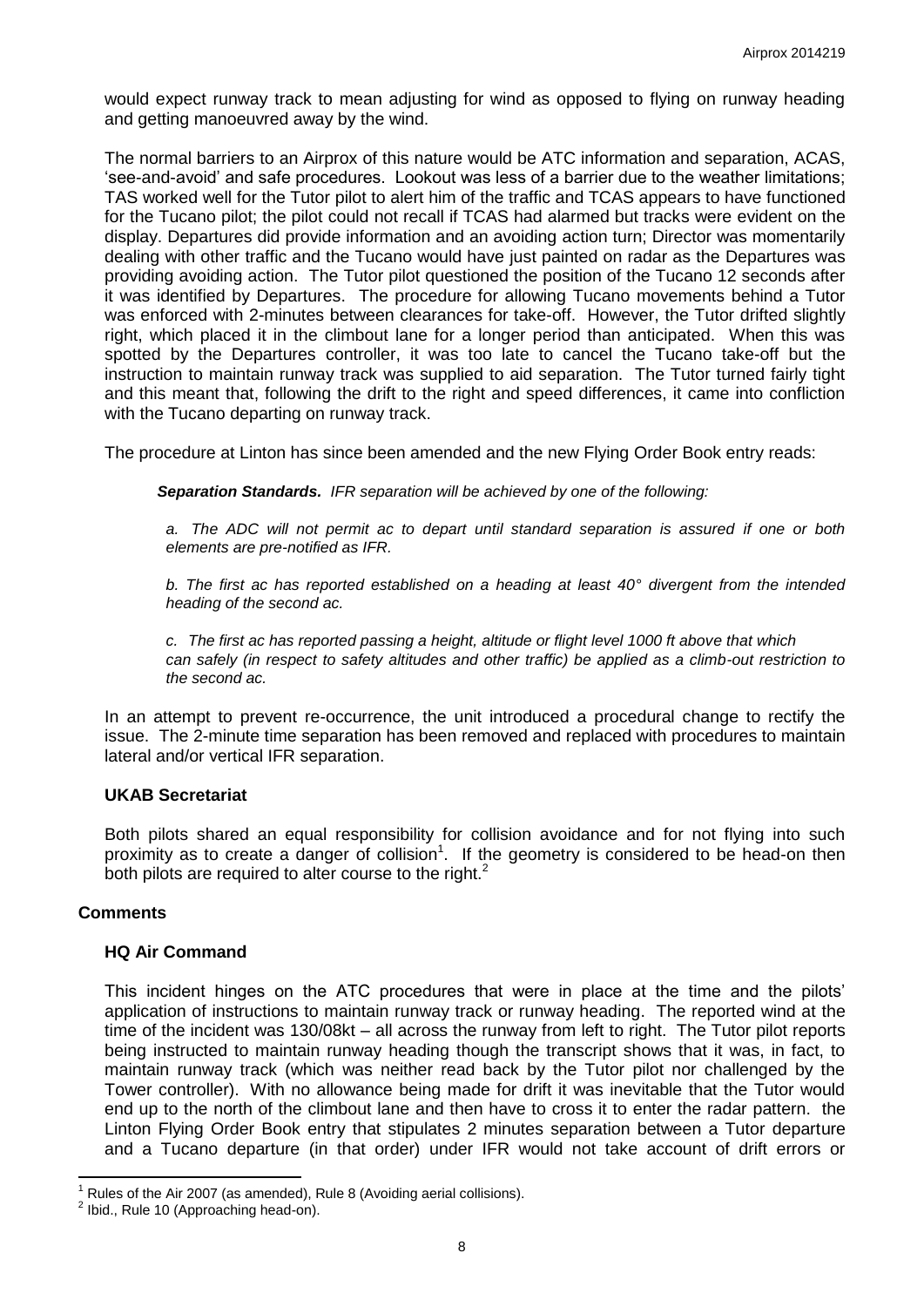dissimilar tracks on climbout and has since been removed. Rapid identification of the confliction and issuance of avoiding action to the Tucano by the Departures controller prevented the conflict from worsening. The lesson is to listen to exactly what the clearance is, read it back in full and then fly the clearance.

#### **Summary**

An Airprox was reported on 21<sup>st</sup> November 2014 at approximately 1252, between a Tutor and an Tucano. The Tutor was VMC and receiving a Traffic Service from Linton Director in the radar pattern. The Tucano was IMC, once airborne he contacted the Linton Departures controller, was identified under a Deconfliction Service, and given immediate avoiding action.

#### **PART B: SUMMARY OF THE BOARD'S DISCUSSIONS**

Information available consisted of reports from the pilots of both aircraft, transcripts of the relevant RT frequencies, radar photographs/video recordings, reports from the air traffic controllers involved and reports from the appropriate ATC and operating authorities.

The Board first discussed the actions of the Tutor pilot, his departure clearance, once it had been changed to reflect his change of intentions, was to maintain runway track. The Board noted that he did not read the clearance back to the controller, and was not challenged to do so. Once airborne, he maintained runway heading instead of track as per the clearance, and was then blown north of the departure lane by the easterly wind. This meant that he had to cross back over the departure lane to join the radar pattern, putting him in confliction with anything departing the circuit. Turning to the Tucano pilot, the Board agreed that he had done all that he could in the circumstances, wasn't aware of the proximity of the Tutor, and had followed his departure clearance as stipulated. In the event, the Tucano pilot took swift and immediate avoiding action when advised to, thus maximising the separation; however, the Board cautioned that care needed to be exercised when adopting extreme manoeuvres in IMC lest pilots place themselves in a worse situation caused by an unusual flight attitude.

In discussing the actions of ATC, the Board wondered whether the Director, having seen the position of the Tutor, should have modified the radar pattern to account for its departure from the norm. However they accepted that the controller was extremely busy and probably wasn't aware of the Tucano departing behind the Tutor. The Board noted that the Departures controller could see the situation unfolding and had changed the Tucano's clearance to runway track; some Board members wondered whether at that stage he should have asked the Tower controller to hold the Tucano or, failing that, given a more westerly initial heading. This led them to discuss the procedures at Linton that required the Tower controller to hold the Tucano for 2 minutes before allowing it to get airborne behind the Tutor. It was put forward that the 2 minutes was intended to be a minimum and not a target, and that the controller should have been looking on the High-Brite monitor to check the track distance before allowing the Tucano to depart. The Board also noted that the Departures controller had the power to impose a "call for release" instruction that may also have averted the incident. Other members thought that the 2 minutes separation was sufficient if everyone had followed the same ground track; they opined that it was because the Tutor pilot had flown runway heading that the separation had been eroded. It was noted by the Board that Linton has since amended the Flying Order book to ensure that the situation doesn't arise again.

In indentifying the cause, the Board agreed that the Linton procedures had allowed the Tower controller to release the Tucano into conflict with the Tutor. There were also two contributory factors in that the Tutor pilot did not maintain runway track, and the Linton Departures controller's situational awareness had not been brought to bear on the release decision. The risk was the subject of much debate but, in the end, it was agreed that it was Category B; avoiding action was taken, but safety margins had been much reduced below the normal.